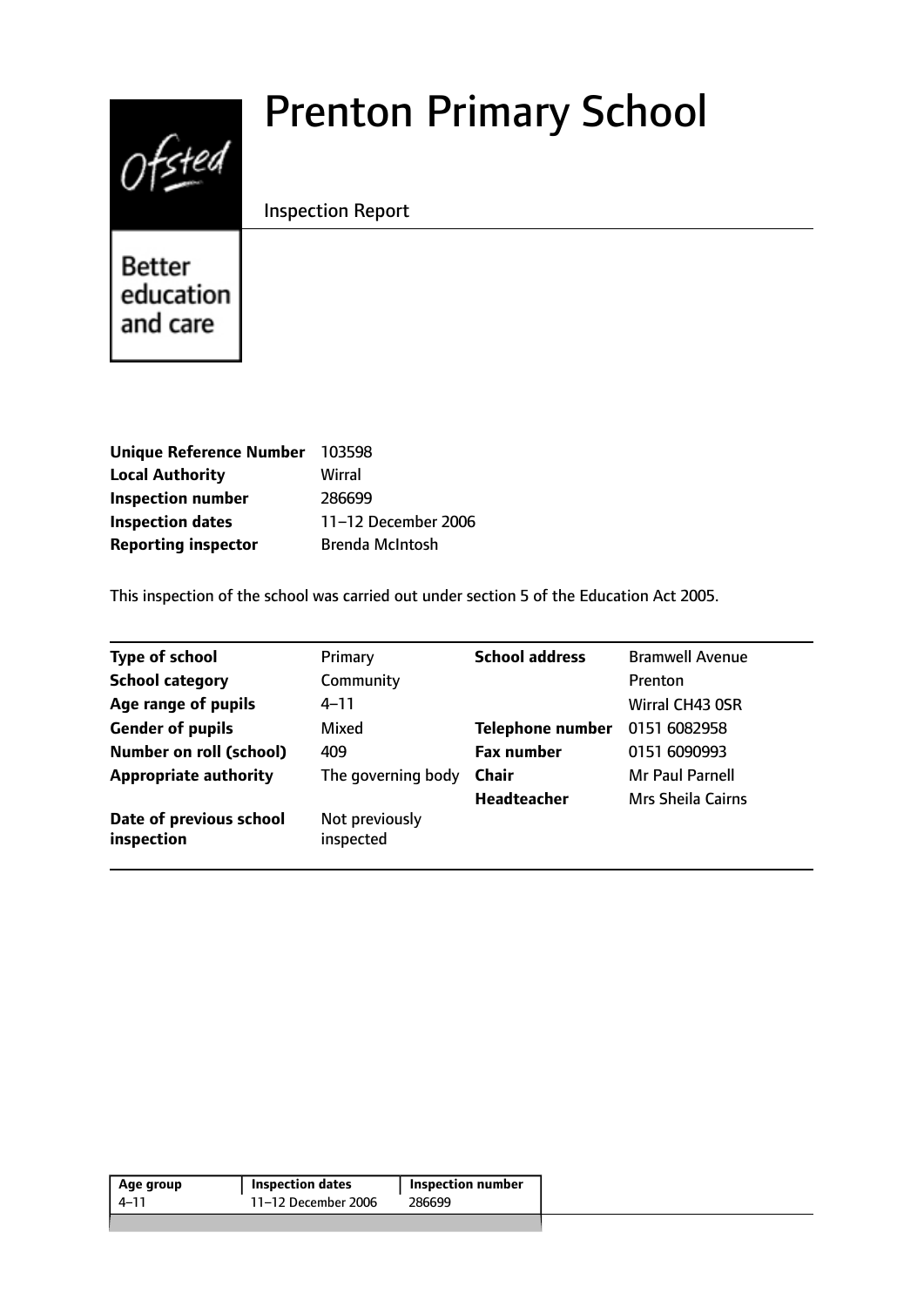<sup>©</sup> Crown copyright 2006

Website: www.ofsted.gov.uk

This document may be reproduced in whole or in part for non-commercial educational purposes, provided that the information quoted is reproduced without adaptation and the source and date of publication are stated.

Further copies of this report are obtainable from the school. Under the Education Act 2005, the school must provide a copy of this report free of charge to certain categories of people. A charge not exceeding the full cost of reproduction may be made for any other copies supplied.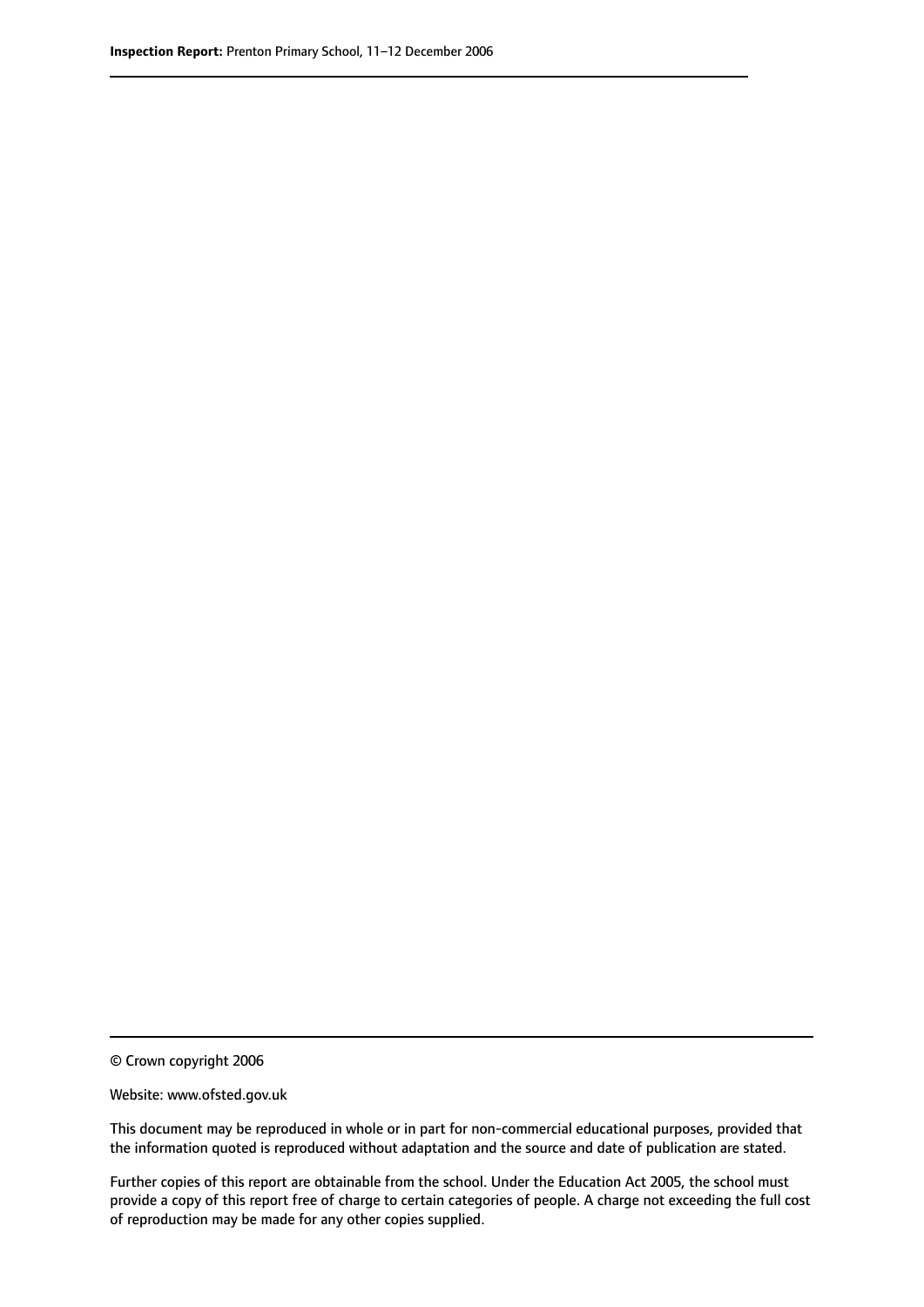# **Introduction**

The inspection was carried out by three Additional Inspectors.

# **Description of the school**

Prenton primary school is larger than average; it was formed in September 2005 from the amalgamation of the infant and junior schools which shared the same site. The proportion of pupils eligible for free school meals is about average and pupils come from a varied range of social and economic backgrounds. Most pupils are of White British heritage and none is at an early stage of acquiring English as an additional language. The proportion of pupils who have learning difficulties and/or disabilities is about average. A small proportion of pupils are looked after or are particularly vulnerable. There have been significant disruptions in staffing since the amalgamation in September 2005. The headteacher and deputy headteacher held similar posts in the former junior school. Building work is still on going.The school received a North West Inclusion award in 2005 and recently a Foundation Award from The British Council for the teaching of Modern Foreign Languages. The school has also gained the Green Flag Eco Award.

### **Key for inspection grades**

| Grade 1 | Outstanding  |
|---------|--------------|
| Grade 2 | Good         |
| Grade 3 | Satisfactory |
| Grade 4 | Inadequate   |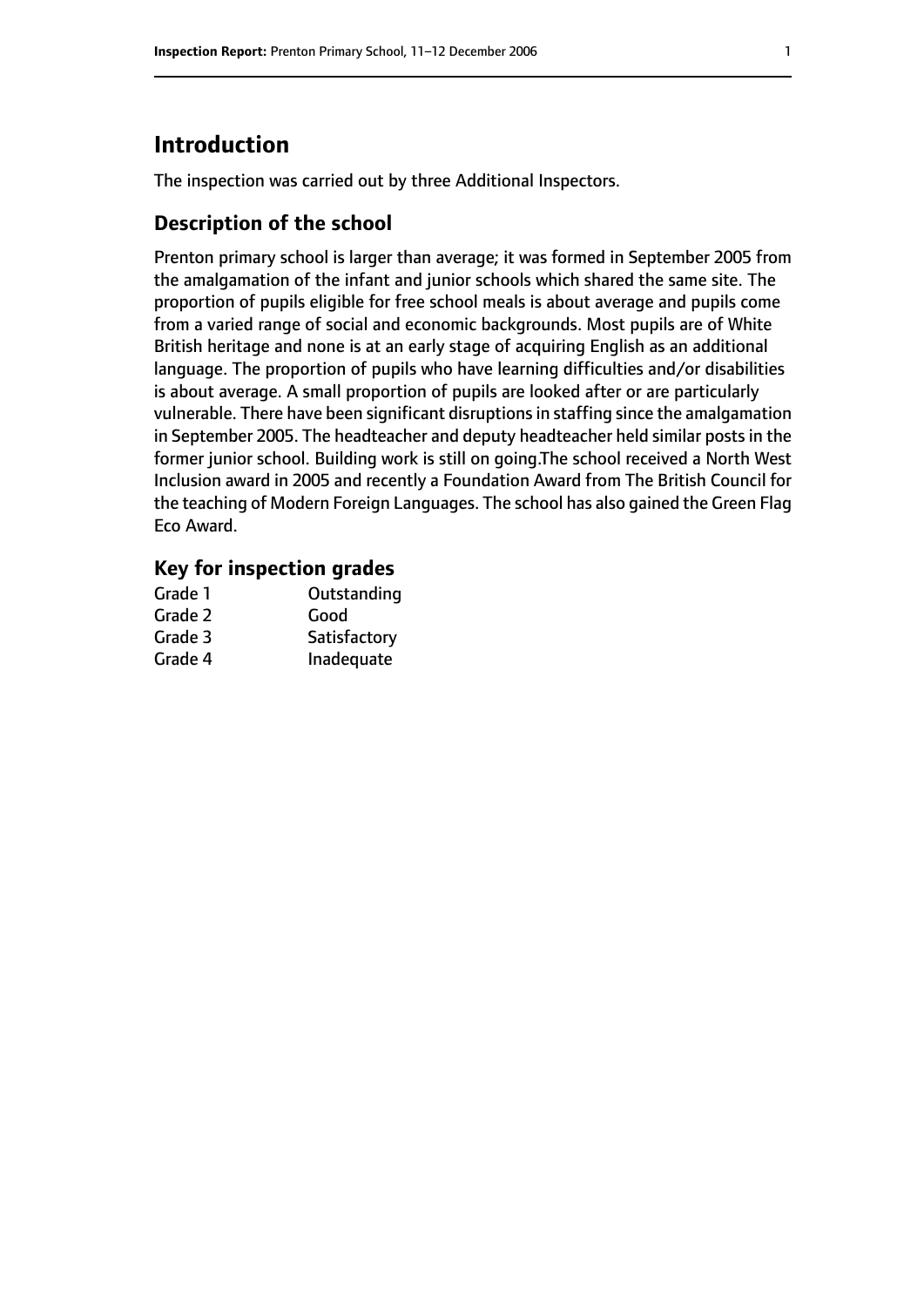# **Overall effectiveness of the school**

#### **Grade: 2**

This is a good school because it enables pupils to achieve well. The leadership has successfully amalgamated two very different schools in a short time into one forward-looking purposeful school. A real buzz of excitement about learning is evident and despite continued building work, the school has created a vibrant learning environment where every opportunity is taken to celebrate pupils' achievements. Parents are overwhelmingly supportive of the school and see it as a caring, friendly place. They comment warmly about the headteacher and staff citing many ways in which they go beyond their normal duties to care for and help their children to do well. Most of all, they are impressed by the fact the headteacher knows each child individually and can match parent and child; quite something in a school of over 400 pupils.The headteacher leads the school very well. She ensures a very inclusive ethos in which everyone works together to provide care and education of good quality and helps pupils succeed academically and flourish personally. A strength in the leadership is the very clear vision for the school's further development and the decisive action to secure necessary improvements. For example, changes to the curriculum and how activities are planned in the Foundation Stage are resulting in some outstanding teaching and learning. This is enabling the children to make rapid gains in developing independence and in their language skills. Here, the children get off to a good start and have lots of exciting things to do. Pupils go on to make good progress throughout the school and by Year 6 standards are above average in English, mathematics and science. This good level of basic skills gives them a firm foundation for their future lives. Pupils' good achievement is as a result of the good teaching and learning throughout school. Teachers have well established routines and positive approaches to capture pupils' interest. Pupils know that their ideas are valued and this gives them confidence 'to have a go'. On the whole, teachers use assessment information effectively to focus closely on pupils' learning. However, in some lessons teachers do not always make it perfectly clear what learning is expected and therefore some pupils, particularly the more able, are not challenged enough to ensure they make the best possible progress. The inclusive, caring ethos is central to pupils' good personal development and well-being. Pupils enjoy learning and take a keen interest in all the school offers them. They have a high level of trust in staff and say that problems are sorted quickly if they arise. They are well mannered, polite and very well behaved. Pupils' contribution to the school and wider community is excellent as shown through their willingness to take on responsible roles, raise money for those less fortunate, and the mature awareness of their global responsibilities as reflected in the school's Eco Award. Pupils' progress is tracked well and timely interventions help those who need extra support or are at risk of falling behind. Pupils are set individual targets but they are not involved enough in using them to improve their work and understand how well they are doing.The curriculum is good; it is designed to give pupils a wide range of experiences and to equip them with skills and knowledge they need to help them deal with the challenges they face now and in the future. The impact of the newly introduced International Primary Curriculum is already seen in the imaginative links between subjects which add interest to learning and in the improved way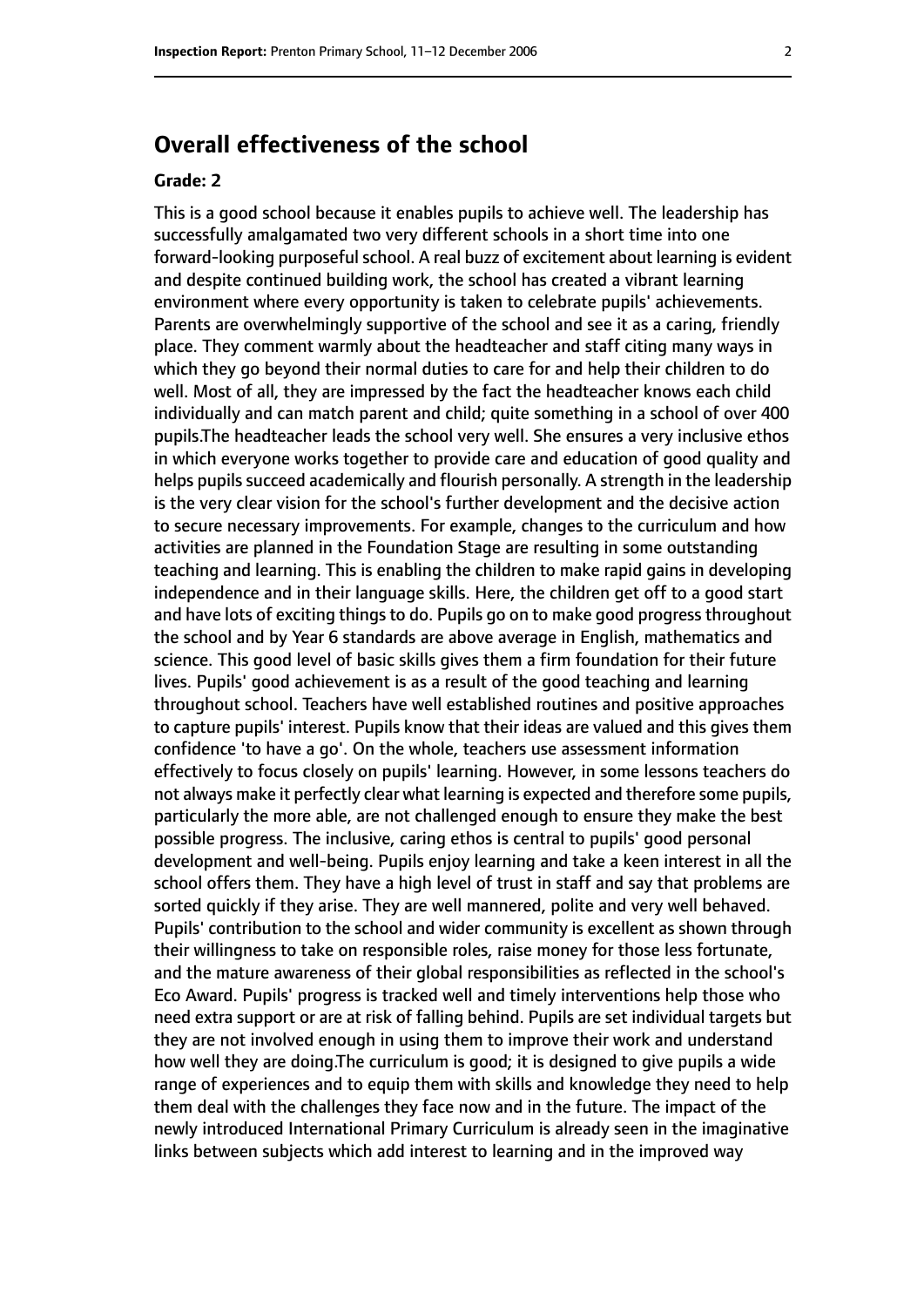independence is promoted so that pupils use a wider range of skills within a topic. Although information and communication technology (ICT) is used often as a tool to assist teaching and learning, pupils do not have enough opportunities to use computers themselves in their day to day learning. The headteacher ably supported by the senior leadership team, has evaluated the school's performance in an accurate and self-critical manner. The school understands the needs of its pupils very well and seeks ways to improve things for them. Staff work very well together as a team and this ensures improvements are implemented successfully. There have been some good developments since the school opened in September 2005 and the school is moving forward quickly. Taking this into account, the leadership demonstrates a good capacity to improve further. The school provides good value for money.

#### **What the school should do to improve further**

- Ensure all lessons have a clear objective to help pupils, especially the more able, make sufficient progress in their learning.
- Make better use of pupils' individual targets to help them understand how well they are doing and improve their work.
- Provide more opportunities for pupils to use and develop their ICT skills in their day to day learning.

# **Achievement and standards**

#### **Grade: 2**

Achievement is good because pupils make good progress in each stage of their development building well on what they have learned as they move up the school. Although children join the Foundation Stage with attainment that is broadly average overall, there are noticeable weaknesses in some aspects of language and literacy, particularly in linking sounds and letters. Since the amalgamation of the two schools, the improved provision in the Foundation Stage is leading to rapid gains in all areas of learning, particularly in the progress children make in developing independence and the acquisition of early reading and writing skills. Pupils build on this good start and continue to make good progress through Years 1 to 6. The school sets and meets its challenging targets so that by Year 6, standards are above average in English, mathematics and science. Pupils with learning difficulties and/or disabilities and vulnerable pupils also make good, and in some cases very good, progress because of the effective guidance and support they receive.

# **Personal development and well-being**

#### **Grade: 2**

Pupils' spiritual, moral, social and cultural development is good. In the Foundation Stage, children learn quickly to share resources and they cooperate very well with others in their learning. The school's welcoming, inclusive ethos is instantly noticeable to visitors. Pupils are friendly, cooperative and behave very well. They are enthusiastic supporters of local charities organising their own fundraising activities to raise money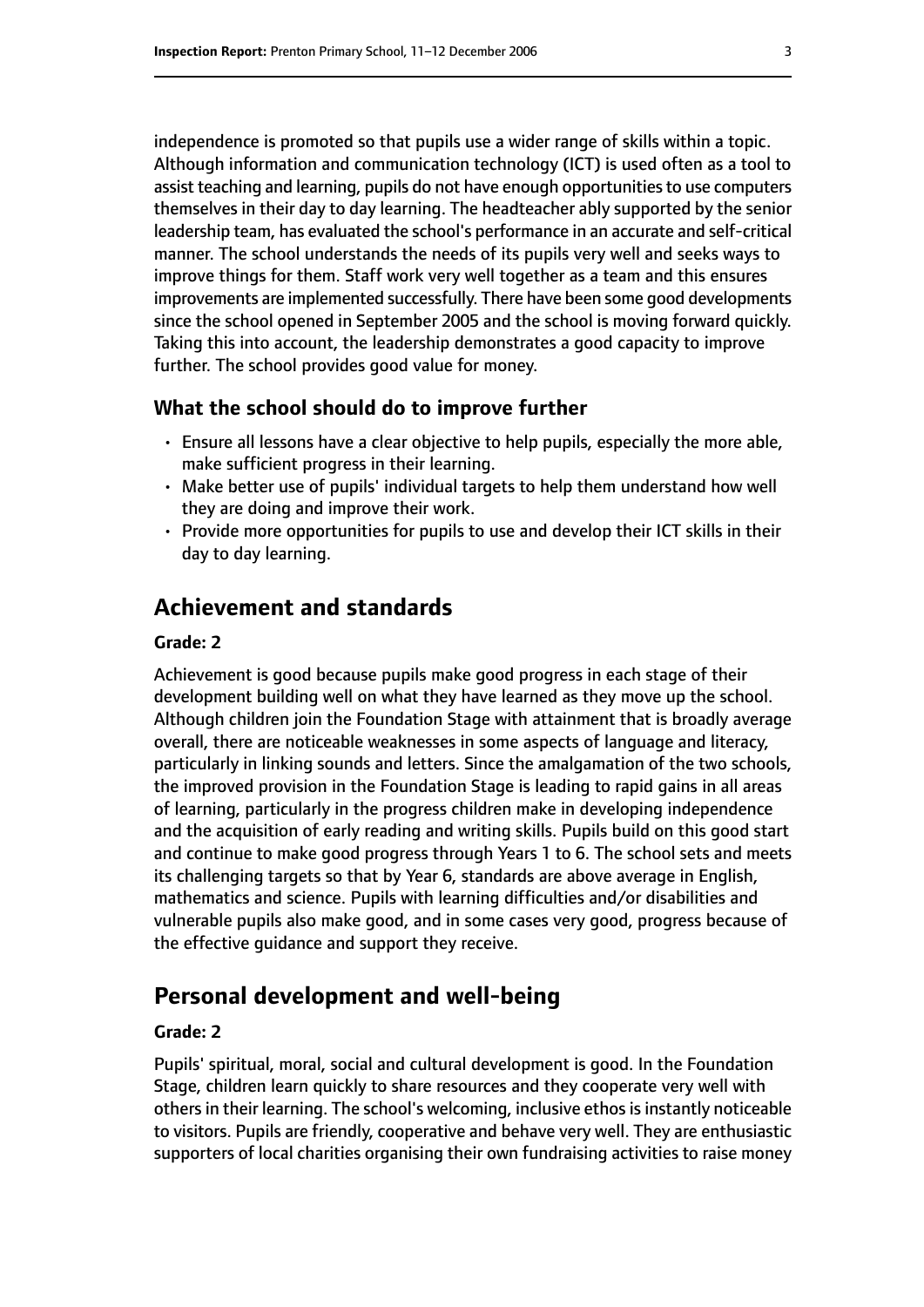to help those who are less fortunate than they are. Pupils gain good self-confidence and belief in themselves; this is very clear in the way they take on a whole range of responsible roles and feel they make a difference to school life. The school council is well regarded and plays an important role in decision making in school and gives a real voice to pupils' views. Pupils take the opportunity to share their views in a wider forum and represent their school on various panels within the community, providing ideas for improving local facilities. Their enthusiasm for school is reflected in their above average attendance. Pupils gain a good awareness of healthy lifestyles and participate in a range of physical activities. They particularly enjoy the fun activities led by Play Leaders at playtimes. Year 6 pupils run a healthy tuck shop which is popular with other pupils. The school is continuing its process to eliminate unhealthy choices on the lunchtime menus.

# **Quality of provision**

#### **Teaching and learning**

#### **Grade: 2**

The quality of teaching and learning is good overall. A positive atmosphere and good relationships are seen in all classes. These form a good foundation for learning and give pupils confidence to take part in discussions and try new things. Interactive white boards and other resources are used well to hold pupils' attention and engage them in their learning. Most teachers identify what pupils need to learn in lessons and share this with pupils to keep learning moving on at a good pace. Where learning objectives are not made clear, pupils, particularly the more able, do not make enough progress in the lesson. Teaching assistants have a good knowledge of the pupils they work with and their good support helps them to progress well. In the Foundation Stage, teaching and learning are often outstanding. The staff provide a wealth of exciting learning experiences both indoors and outdoors to engage and excite the children so that their learning is secured. In Year 1, activities are equally stimulating and very carefully planned to help children build effectively on their previous learning.

#### **Curriculum and other activities**

#### **Grade: 2**

The curriculum provides a rich range of learning experiences that help pupils achieve well. First hand experiences through a very varied range of visits and visitors provide a good starting point for the topics within the International Primary Curriculum. This is adding to pupils' enjoyment of learning and enabling more opportunities for them to learn independently. Pupils have good opportunities to learn about personal safety and relationships and this helps them make informed choices about their own well-being. A good variety of well attended after school and lunchtime clubs caters well for pupils' different interests and needs. The targets for pupils with learning difficulties and/or disabilities are based securely on their individual needs; this supports their learning and helps them to make good progress. The curriculum for ICT is satisfactory but pupils have too few opportunities to develop their skills across other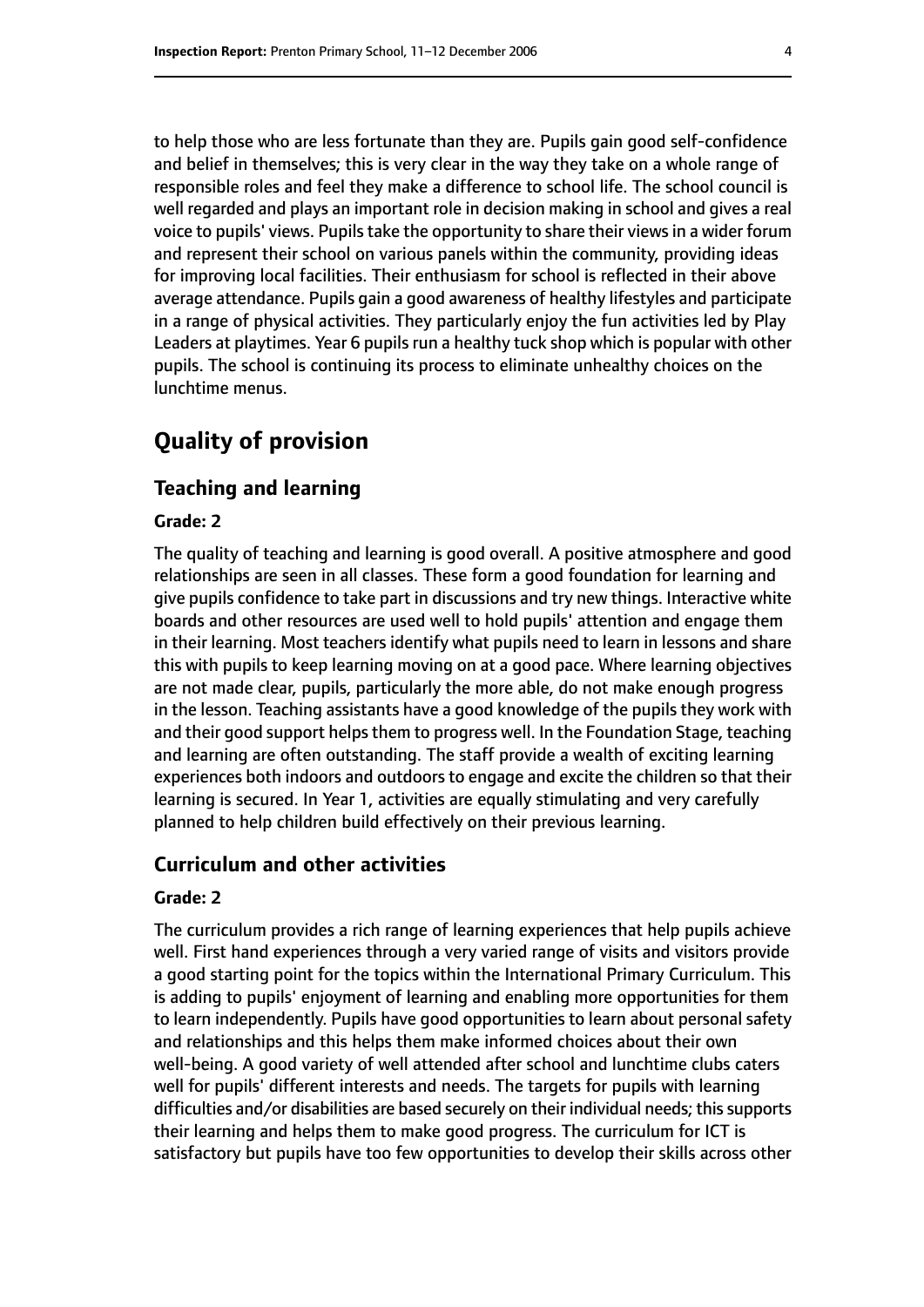subjects and this slows their progress. Pupils learn to speak French and Spanish and find out about the cultures of these countries through the specialist teaching by teachers from the secondary school.

#### **Care, guidance and support**

#### **Grade: 2**

Care, guidance and support are good overall; the pastoral care for pupils is strong enabling them to feel secure and happy in school. Procedures are in place to support health and safety, safe recruitment of staff and checks on all adults working in school. The school is alert to child protection issues and keeps staff training regularly updated. There are strong partnerships with outside agencies to assure the welfare of vulnerable pupils and to provide advice and support for parents in times of difficulty. Pupils with learning difficulties and/or disabilities make good progress because they are well supported in class by skilled teaching assistants. The school identifies problems in learning and makes timely interventions. For example, the Reading Recovery programme, which helps improve pupils' reading skills, and has a positive impact on pupils' progress. Pupils' learning is tracked carefully but pupils have insufficient awareness of their individual targets or how to improve their work. There are well thought out programmes to help children settle quickly in the Foundation Stage and transfer smoothly to secondary school.

# **Leadership and management**

#### **Grade: 2**

Leadership and management are good. Leadership, including good governance, gives high priority to the needs of pupils, staffing and the families; this is central to the good climate for learning and the inclusive nature of the school. The monitoring and evaluation of performance is rigorous and effective measures are put into place to ensure improvement in both teaching quality and standards. For example, the whole-school focus on using number lines is helping to improve pupils' problem solving skills. The headteacher's principle of making all pupils feel valued and helping them to feel good about themselves is summed up in the comments made in an assembly during the inspection, 'Look in the mirror and say to yourself. I like the way I am because I'm special.' Parents, pupils and staff are given opportunities to give their views on how well the school is doing and what it needs to do next to improve. The school has developed some excellent partnerships to enhance its provision and pupils' learning experiences.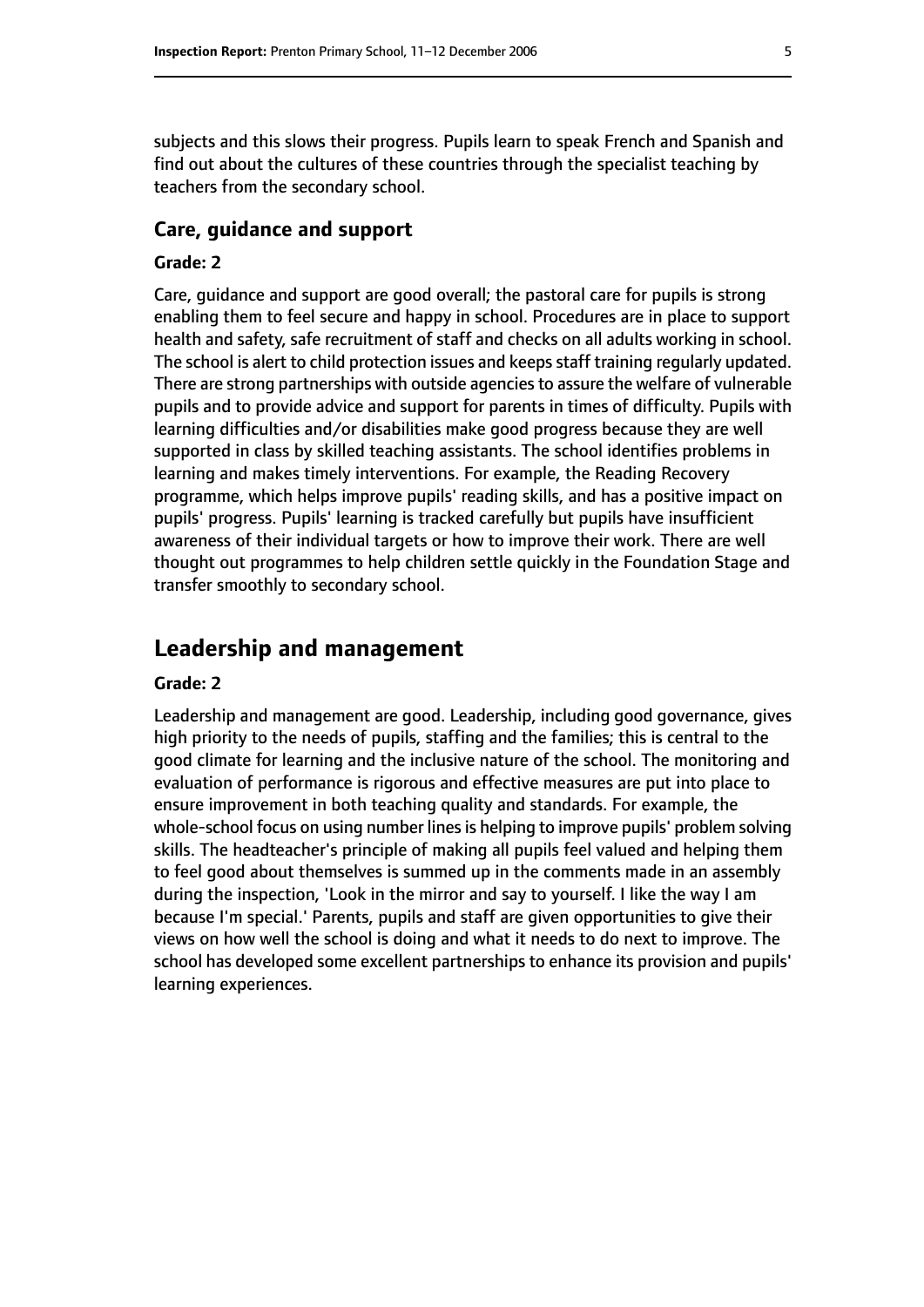**Any complaints about the inspection or the report should be made following the procedures set out inthe guidance 'Complaints about school inspection', whichis available from Ofsted's website: www.ofsted.gov.uk.**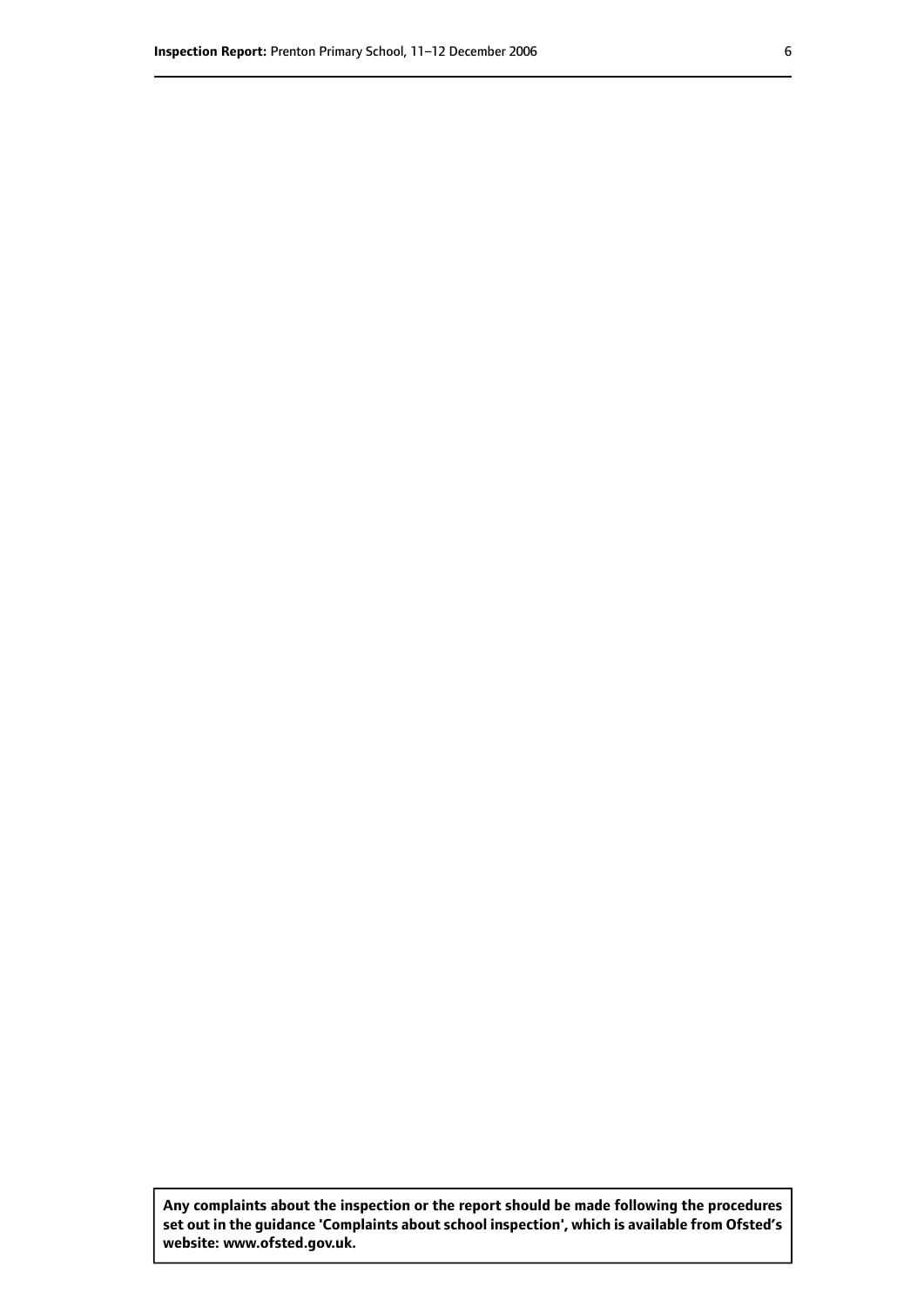# **Inspection judgements**

| Key to judgements: grade 1 is outstanding, grade 2 good, grade 3 satisfactory, and grade 4 | School         |
|--------------------------------------------------------------------------------------------|----------------|
| inadeauate                                                                                 | <b>Overall</b> |

# **Overall effectiveness**

| How effective, efficient and inclusive is the provision of education, integrated<br>care and any extended services in meeting the needs of learners? |           |
|------------------------------------------------------------------------------------------------------------------------------------------------------|-----------|
| How well does the school work in partnership with others to promote learners'<br>well-being?                                                         |           |
| The quality and standards in the Foundation Stage                                                                                                    |           |
| The effectiveness of the school's self-evaluation                                                                                                    |           |
| The capacity to make any necessary improvements                                                                                                      |           |
| Effective steps have been taken to promote improvement since the last<br>inspection                                                                  | <b>NA</b> |

## **Achievement and standards**

| How well do learners achieve?                                                                               |  |
|-------------------------------------------------------------------------------------------------------------|--|
| The standards <sup>1</sup> reached by learners                                                              |  |
| How well learners make progress, taking account of any significant variations between<br>groups of learners |  |
| How well learners with learning difficulties and disabilities make progress                                 |  |

# **Personal development and well-being**

| How good is the overall personal development and well-being of the<br>learners?                                  |  |
|------------------------------------------------------------------------------------------------------------------|--|
| The extent of learners' spiritual, moral, social and cultural development                                        |  |
| The behaviour of learners                                                                                        |  |
| The attendance of learners                                                                                       |  |
| How well learners enjoy their education                                                                          |  |
| The extent to which learners adopt safe practices                                                                |  |
| The extent to which learners adopt healthy lifestyles                                                            |  |
| The extent to which learners make a positive contribution to the community                                       |  |
| How well learners develop workplace and other skills that will contribute to<br>their future economic well-being |  |

# **The quality of provision**

| How effective are teaching and learning in meeting the full range of the<br>  learners' needs?                      |  |
|---------------------------------------------------------------------------------------------------------------------|--|
| $\mid$ How well do the curriculum and other activities meet the range of needs<br>$\mid$ and interests of learners? |  |
| How well are learners cared for, guided and supported?                                                              |  |

 $^1$  Grade 1 - Exceptionally and consistently high; Grade 2 - Generally above average with none significantly below average; Grade 3 - Broadly average to below average; Grade 4 - Exceptionally low.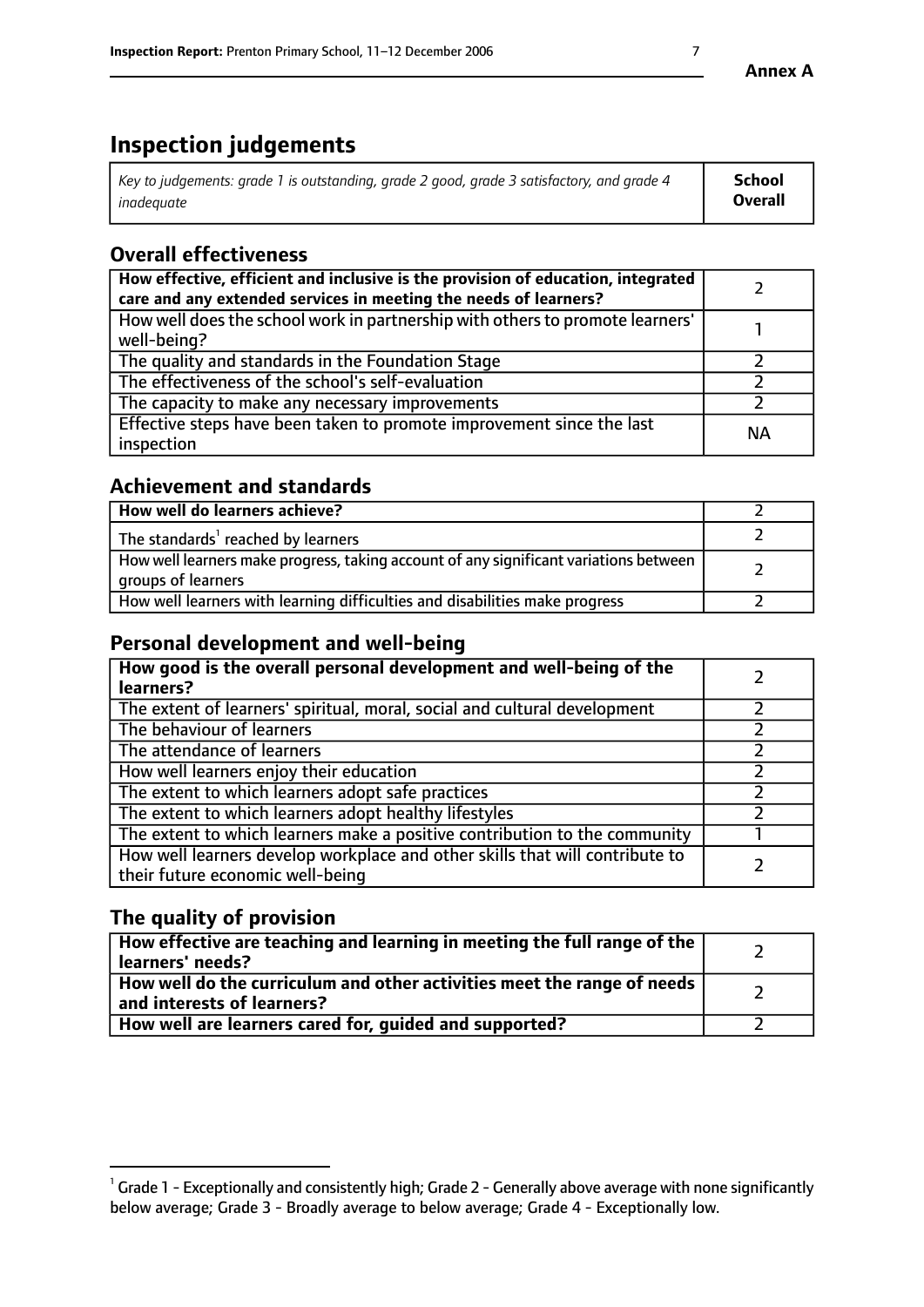#### **Annex A**

# **Leadership and management**

| How effective are leadership and management in raising achievement<br>and supporting all learners?                                              |               |
|-------------------------------------------------------------------------------------------------------------------------------------------------|---------------|
| How effectively leaders and managers at all levels set clear direction leading<br>to improvement and promote high quality of care and education |               |
| How effectively performance is monitored, evaluated and improved to meet<br>challenging targets                                                 | $\mathcal{L}$ |
| How well equality of opportunity is promoted and discrimination tackled so<br>that all learners achieve as well as they can                     |               |
| How effectively and efficiently resources, including staff, are deployed to<br>achieve value for money                                          | $\mathcal{P}$ |
| The extent to which governors and other supervisory boards discharge their<br>responsibilities                                                  |               |
| Do procedures for safequarding learners meet current government<br>requirements?                                                                | Yes           |
| Does this school require special measures?                                                                                                      | <b>No</b>     |
| Does this school require a notice to improve?                                                                                                   | <b>No</b>     |